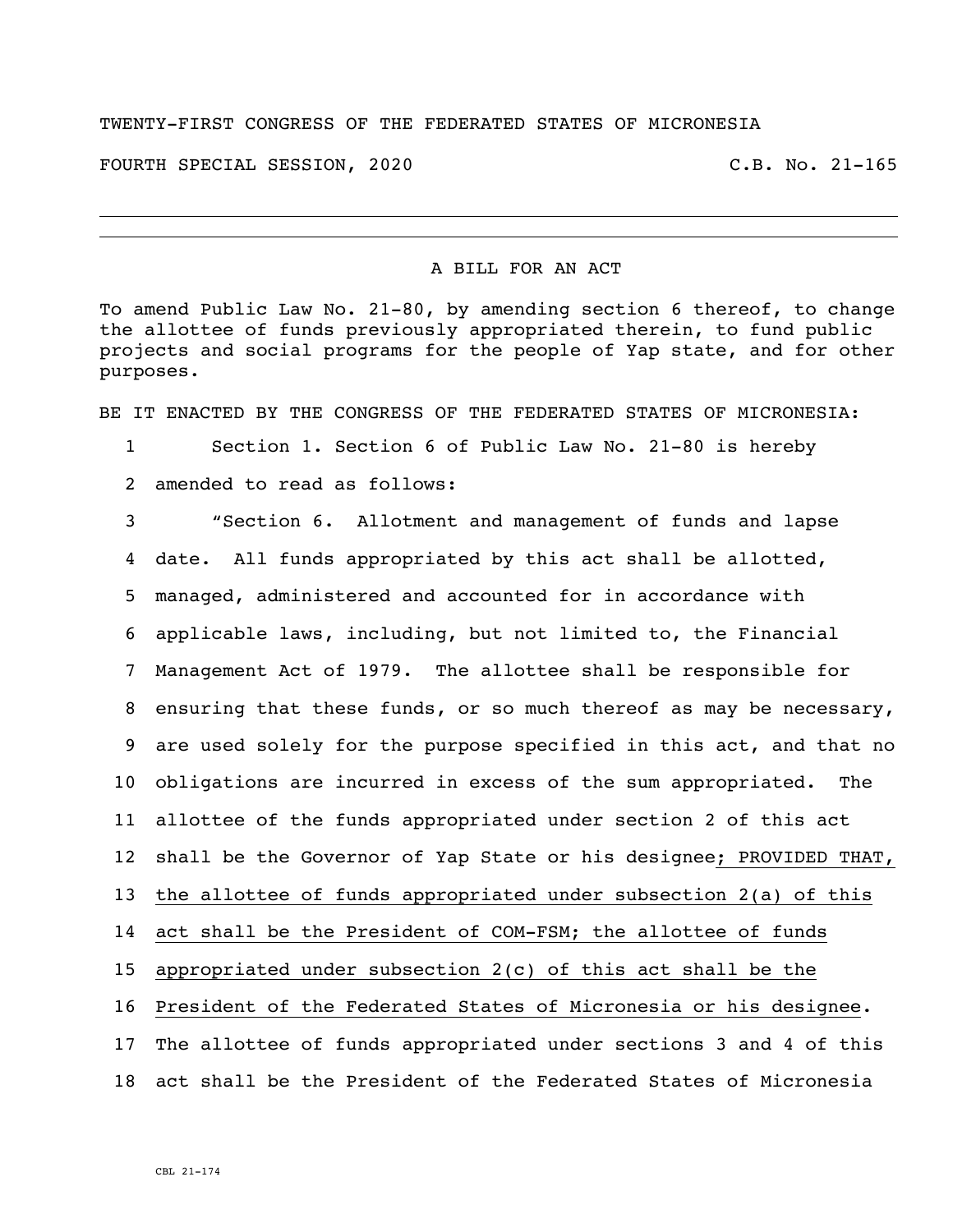or his designee; PROVIDED THAT, the allottee of funds appropriated under subsection 3(1) of this act shall be the Governor of Kosrae State or his designee; the allottee of funds appropriated under subsection 3(2) of this act shall be the Mayor of Lelu Town Government or his designee; the allottee of funds appropriated under subsections 4(2) of this act shall be the Secretary of the Department of Transportation, Communications and Infrastructure, except that the allottee funds appropriated under subsection 4(2)(f) shall be the Pohnpei Port Authority (PPA); the allottee of 10 funds appropriated under subsections  $4(3)(a)$ ,  $4(3)(1)$  and  $4(3)(m)$  of this act shall be the Pohnpei Transportation Authority (PTA); the allottee of funds appropriated under subsections 4(3)(b) and  $4(3)(c)$  of this act shall be the Luhkenmoanlap of Kitti; the 14 allottee of funds appropriated under subsections  $4(3)(d)$ ,  $4(3)(e)$ ,  $4(3)(f)$  and  $4(3)(g)$  of this act shall be the Meninkeder of Madolenihmw; the allottee of funds appropriated under subsections  $4(3)(h)$ ,  $4(3)(i)$  and  $4(3)(j)$  of this act shall be the Secretary of the Department of Health and Social Affairs or his designee; the allottee of funds appropriated under subsection 4(3)(n) of this act shall be the Vice President of the Federated States of Micronesia or his designee. The allottee of the funds appropriated under subsections 5(1), 5(3) and 5(6) of this act shall be the Governor of Chuuk State or his designee; the allottee of the funds appropriated under subsection 5(2) of this act shall be the Mortlocks Island Development Authority (MIDA); the allottee